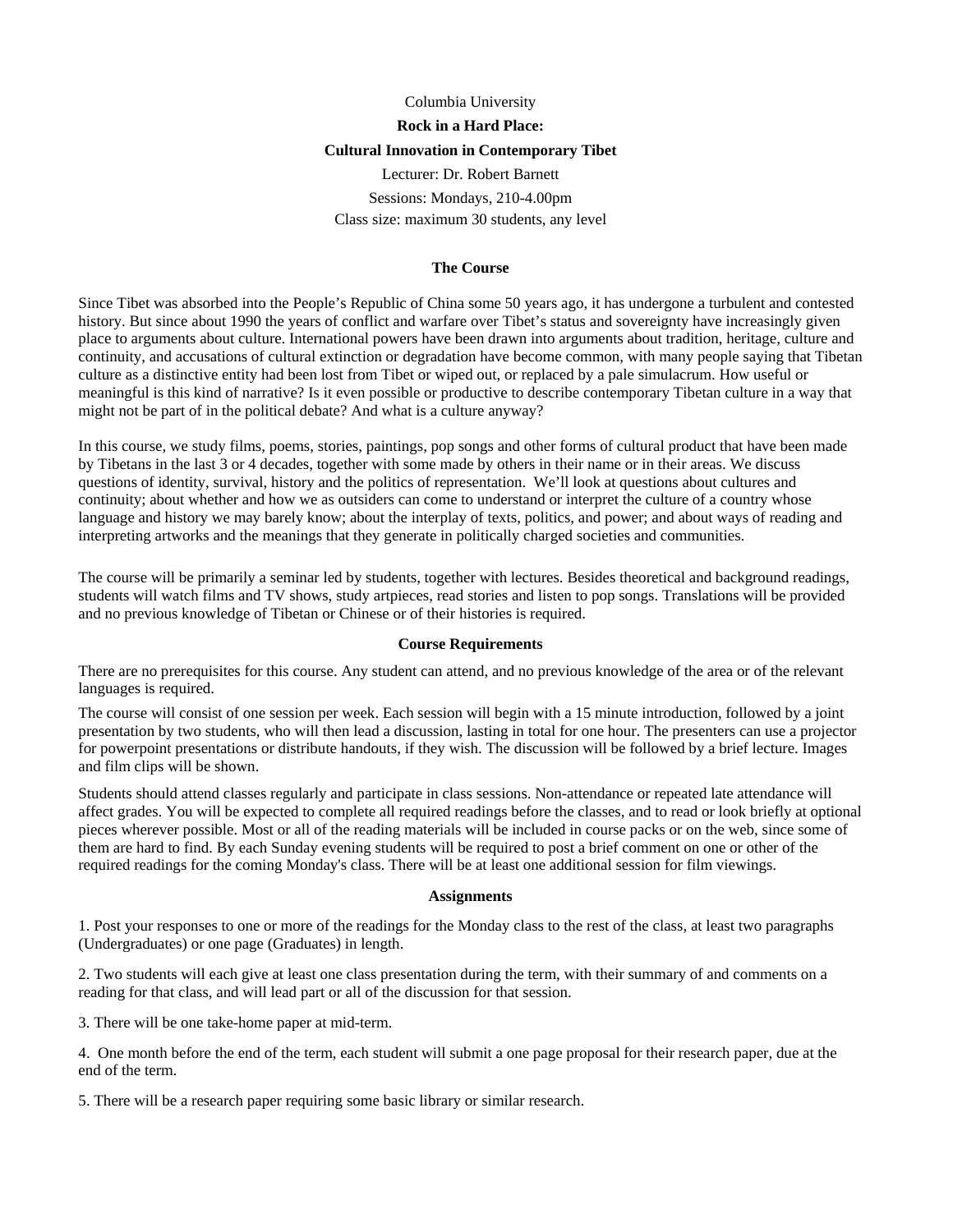# **Reading List - Books**

# **Required Texts**

Melvyn Goldstein, *A History of Modern Tibet: The Demise of the Lamaist State*, Berkeley, University of California, 1989.

Tsering Shakya, *The Dragon in the Land of Snows: A History of Modern Tibet Since 1947*. New York: Columbia University Press, 1999.

# **Optional Texts:**

Robert Barnett (ed.), *Resistance and Reform in Tibet*, Bloomington: University of Indiana Press, 1994, pp. 285-89

Melvyn Goldstein and Matthew Kapstein (eds.), *Buddhism in Contemporary Tibet – Religious Revival and Cultural Identity*, Berkeley: University of California, 1998.

Readings which are out of print or difficult to obtain will be available in photocopy in the course packs or as files which you can access on the Columbia course website. Copes of the reading packs will be held on reserve at the East Asian Library. The correct, updated version of the syllabus and the web-readings are on the courseworks site.

### **Readings and Syllabus for each Session**

The readings will be available on the web or in photocopy in the course packs. The reading load will be heavy at the beginning of the course, but lighter in the second half of term.

*U* means that this reading is required for undergraduate and graduate students.

*G* means that this reading is required for graduate students and should at least be skim-read by undergraduates Optional readings: Some optional texts are listed here for reference only; you should treat this as a bibliography in case you want to further research in the future. You should try to read at least one optional reading and to skim the others wherever possible, even if you don't have time to read them in full. Presenters must read at least two of the optional readings for their week and produce a summary of their contents for the rest of the class.

# **Introduction**

# **Session 1: Background to the course and the subject**

Briefing papers will be handed out giving background information, including notes on pronunciation, spelling systems, chronology and geography.

# **Session 2: Tibetan History and Civilization: Key Representations**

# **Web Readings**

*U* Tomoko Masuzawa, "Culture" in Mark Taylor (ed.), *Critical Terms for Religious Studies*, University of Chicago Press, Chicago 1998, pp. 70-93

*U* Wang Jiawei and Nyima Gyaincain. *The Historic Status of China's Tibet,* China Intercontinental Press, Beijing 1997. Chapters 7-8: "The Founding of the People's Republic of China and the Peaceful Liberation of Tibet." & "Armed Rebellion in Tibet Opposed the Democratic Reform Through Which Serfs Win Human Rights." (Internet).

*U* W.D. Shakapba, *Tibet: A Political History*, New York: Potala, 1984 (first published 1966), pp.23-53

*U* Tiley Chodag, *Tibet, The Land and the People*, New World Press, Beijing, 1988, pp. 3-21, 281-283

*G* Geoffrey Samuel: *Civilized Shamans: Buddhism in Tibetan Societies*, Washington, D.C: Smithsonian Institution Press, 1993, pp.3-13, 39-63.

*G* Melvyn Goldstein, "The Balance between Centralization and Decentralization in the Traditional Tibetan Political System: An Essay on the Nature of Tibetan Political Macro-Structure", in *Central Asiatic Journal*, xv (1971), pp. 170- 82.

# **Optional/For Reference:**

Turrell Wylie: "Reincarnation: a Political Innovation", in *Proceedings of the Csoma de Koros Memorial eSymposium*, ed. Louis Ligeti, Budapest: Akademiai Kiado, 1978,

David Snellgrove and Hugh Richardson, *A Cultural History of Tibet*, Boston: Shambhala, 1986 (first ed. c.1968) pp. 177-203 (see reading pack)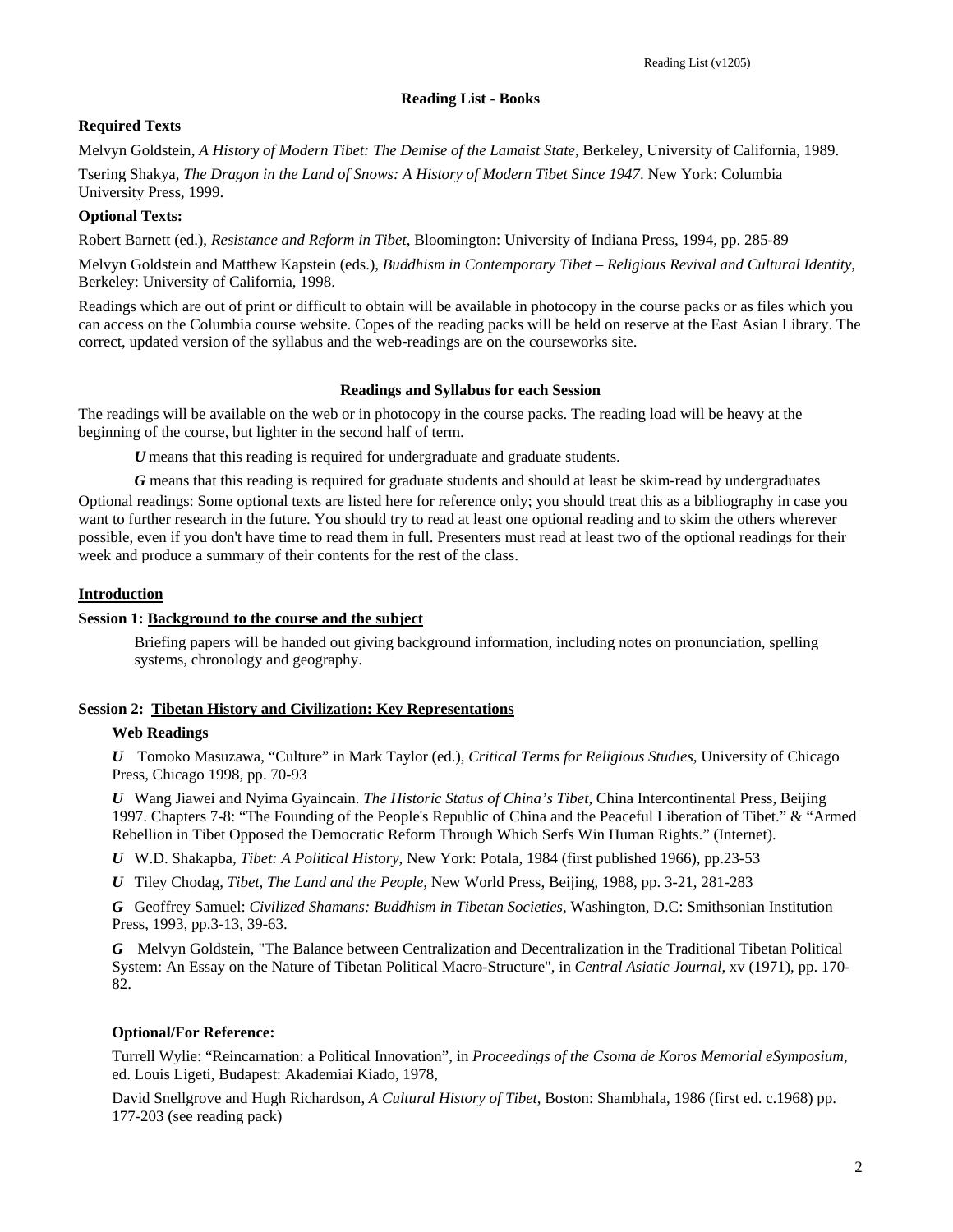Melvyn Goldstein, "Religious Conflict in the Traditional Tibetan State" in Lawrence Epstein and Richard F. Sherburne, (eds.), *Reflections on Tibetan Culture: Essays in Memory of Turrell V. Wylie*, Lewiston, Maine: The Edwin Mellen Press, 1990, pp.231-247 (see reading pack)

Georges Dreyfus: "Proto-nationalism in Tibet", Per Kvaerne (ed.), *Tibetan Studies: Proceedings of the 6th Seminar of the International Association for Tibetan Studies*, Vol.1, Oslo: Institute for Comparative Research in Human Culture, 1994, pp. 205-218 (see reading pack)

Christopher Beckwith, *The Tibetan Empire in Central Asia*, Bloomington: University of Indiana Press, pp.1-43, 69-83 .

Uradyn E. Bulag, "From Inequality to Difference: Colonial Contradictions of Class and Ethnicity in `Socialist' China" in "*Post-colonialism and Its Discontents*", special issue of *Cultural Studies*, 2000

Pictures: early Tibetan emperors, kings and palaces

### **Session 3: The Commissar: CCP Views on Art**

*U* Mao Zedong, "Talks at the Yan'an Forum on Literature and Art" in Bonnie McDougall, *Mao Zedong's "Talks at the Yan'an Forum on Literature and Art": A Translation of the 1943 Text with Commentary*, Ann Arbor 1980, pp. 36-41, 53-67, 82-85 (see reading pack)

*U* Geremie R. Barmé, *In the Red, On Contemporary Chinese Culture*, New York: Columbia University Press, 1999, pp, 273-287, 333-344 (see reading pack)

*G* Chen Kuiyuan, *Lantian baixue* ('Blue Sky, White Snow'), Beijing Chubanshe, Beijing, 1999 (selections in translation)

*U* Chen Kuiyuan, "Speech on Literature and Art", delivered 11th July 1997; as published by *Xizang Ribao* ("Tibet Daily"), Lhasa, 16th July 1997; published in translation as "Tibet party secretary criticizes "erroneous views" of literature, art" in *The BBC Summary of World Broadcasts*, 4th August 1997

#### **Optional:**

Deng Xiaoping, "Congratulatory Speech at the Fourth National Literary Representatives' Meeting"….

Pictures: Images, signs and architecture; websites and blogs. See Transational China site at Rice

#### **Session 4: Chinese Representations of Minority Culture**

# **Web Readings**

*U* Dru Gladney, "Representing Nationality in China: Refiguring Majority/Minority Identities" in *Journal of Asian Studies*, 53 (1), 1994, pp 92-123

*U* Ma Yin, "Introduction" in Ma Yin (ed.), *China's Minority Nationalities*, Beijing: Foreign Languages Press, 1989

*U* Stevan Harrell, "Civilizing Projects and the Reaction to Them", in Stevan Harrell (ed.), *Cultural Encounters on China's Ethnic Frontiers*, Seattle: University of Washington, 1995, pp. 3-36 (see reading pack)

*G* Jin Binggao, "When Does The Word 'Minority Nationality' [*shaoshu minzu*] [First] Appear in Our Country?", *Bulletin of the History of the Tibet Communist Party*, 1988 Vol. 1 (No.19 of the General Series), 5th January 1988, pp. 45ff., published in translation in *Background Papers on Tibet - September 1992*, Part 2 London: Tibet Information Network, 1992 (extracted from Jin Binggao's article in *Minzu Tuanjie* ("Nationality Solidarity"), Volume 6, 1987)

*U* Ma Jian, "Show me the colour of your tongue or Fuck All" in Geremie Barmé and John Minford (eds.), *Seeds of Fire: Chinese Voices of Conscience*, New York: Noonday, 1989", Hill and Wang New York 1988, pp. 414-416, 432- 452, including editor's introduction (Also translated as "Stick Out the Fur on Your Tongue or It's All a Void" in Herbert Batt (ed.), *Tales Of Tibet: Sky Burials, Prayer Wheels, And Wind Horses*, Rowman and Littlefield, 2001) (see reading pack)

# **Optional/Reference:**

Almaz Khan, "Who Are the Mongols? State, Ethnicity, and the Politics of Representation in the PRC" in Melissa Brown, (ed.), *Negotiating Ethnicities in China and Taiwan*, Berkeley, CA: East Asian Institute, University of California, 1995, pp. 125-159 (see reading pack)

Louisa Schein, "Performing Modernity" in *Cultural Anthropology*, 14 (3), 1997, pp. 361-395 (see reading pack)

Frank Dikötter, "Racial Discourse in China: Continuities and Permutations" in Frank Dikötter (ed.), *The Construction of Racial Identities in China and Japan*, University of Hawai'i Press, Honolulu, 1997, pp. 12-18, 25-33 (see reading pack)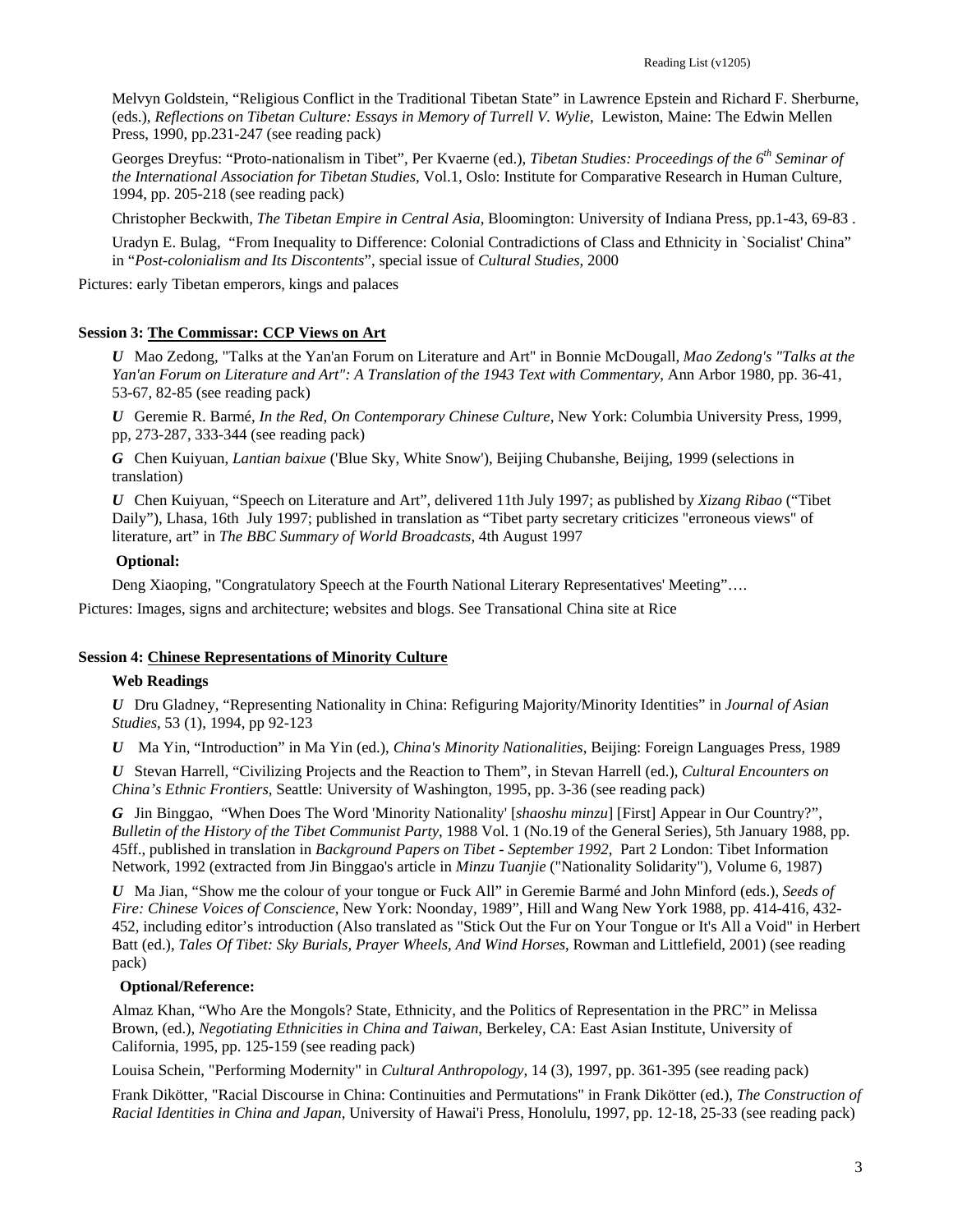Barry Sautman, "Myths of Descent, Racial Nationalism and Ethnic Minorities in the People's Republic of China", in Frank Dikötter (ed.), *The Construction of Racial Identities in China and Japan*, University of Hawai'i Press, Honolulu, 1997, pp.75-77, 91-95

Vincanne Adams, "Karaoke as Modern Lhasa, Tibet: Western Encounters with Cultural Politics", in *Cultural Anthropology*, 11 (4), 1996, pp. 510-546 (see reading pack)

Pictures: See Stefan Landsberger's site on CCP posters.

#### **Session 5: Religion and the post-1980 religious revival of Buddhism in Tibet**

*U* David Germano, "Re-membering the Dismembered Body of Tibet: Contemporary Tibetan Visionary Movements in the People's Republic of China" in Melvyn Goldstein and Matthew Kapstein (eds.), *Buddhism in Contemporary Tibet – Religious Revival and Cultural Identity*, Berkeley: University of California, 1998, pp. 53-95

*U* Pama Namgyal, "Lamaism in the Tibetan Autonomous Region" in James D. Seymour and Eugen Wehrli, "Religion in China", in *Chinese Sociology and Anthropology*, Vol.26, No.3, Armonk, New York: M.E. Sharpe, Spring 1994, pp. 61-72

*U* Donald McInnis, *Religion in China Today: Policy and Practice*, Maryknoll, New York: Orbis Books, 1989, pp.7-10, 20-22, 32-34, 154-156, 165-172, 367-374, 403-405 (see reading pack)

# **Optional:**

Anon. "*Nang khul gyi dus deb yin bas nyar chags bya rgyud do snang byed dgos*" in *Bod sjongs 'phrin deb* ("Tibet Information Book"), Volume 9, pp. 39ff., partially published in translation as "The Heroes of Ling: Elimination of a Sect" (including postscript by John Hillary) in *Background Papers on Tibet - September 1992*, Part 2, London: Tibet Information Network, 1992, pp. 30-33

Lawrence Epstein and Peng Weibin, "Ritual, Ethnicity and Generational Identity" in Melvyn Goldstein and Matthew Kapstein (eds.), *Buddhism in Contemporary Tibet – Religious Revival and Cultural Identity*, Berkeley: University of California, 1998, pp. 120-138

Guiseppe Tucci, *Tibetan Painted Scrolls*, Roma: Libreria dello Stato. Vol.1, 1949, pp 17-24 (see reading pack)

Pictures: Religious activities in Tibet

### **Session 6: Modern Literature and the Dispute over Chinese Tibetan and Tibetan Tibetan**

#### **Web Readings:**

*U* Tsering Shakya, "Introductory Essay: The Waterfall and Fragrant Flowers" in *Song of the Snow Lion - Special Focus: New Writing from Tibet*, *Manoa* 12.2, 2000 (Issue on contemporary Tibetan literature), available at <http://muse.jhu.edu/journals/manoa/toc/man12.2.html>

*U* Heather Stoddard, "Don grub rgyal (1953-1985): Suicide of a Modern Tibetan Writer and Scholar" in Per Kvaerne (ed.), *Tibetan Studies: Proceedings of the 6th Seminar of the International Association for Tibetan Studies*, Oslo: Institute for Comparative Research in Human Culture, 1994, pp. 825-34

*G* Pema Bhum, (Ronald Schwartz, translator) "The Heartbeat of a New Generation: A Discussion of the New Poetry," in *Lungta* (special issue on Modern Tibetan Literature), Dharamsala: Amnyemachen, May 1999

*U* Anonymous (Adrian Moon, translator), "A Monk's Story," published in translation in *Background Papers on Tibet - September 1992*, Part 2, London: Tibet Information Network, 1992, p.20-26

*U* Dhondup Gyal (Tsering Shakya, translator) "The Waterfall" (from *Manoa*, [http://muse.jhu.edu/journals/manoa/v012/12.2cover\\_art00.html](http://muse.jhu.edu/journals/manoa/v012/12.2cover_art00.html)*Song of the Snow Lion*) (available at [http://muse.jhu.edu/journals/manoa/toc/man12.2.html\)](http://muse.jhu.edu/journals/manoa/toc/man12.2.html)

*U* Tashi Pelden (Yangdon Dhondup, translator) "Tomorrow's Weather Will be Better" (*Manoa*, [http://muse.jhu.edu/journals/manoa/v012/12.2cover\\_art00.html](http://muse.jhu.edu/journals/manoa/v012/12.2cover_art00.html)*Song of the Snow Lion*) (available at [http://muse.jhu.edu/journals/manoa/toc/man12.2.html\)](http://muse.jhu.edu/journals/manoa/toc/man12.2.html)

*U* Yangtso Kyi (Lauran Hartley, translator), "Journal of the Grassland" (from *Manoa*, [http://muse.jhu.edu/journals/manoa/v012/12.2cover\\_art00.html](http://muse.jhu.edu/journals/manoa/v012/12.2cover_art00.html)*Song of the Snow Lion*) (available at [http://muse.jhu.edu/journals/manoa/toc/man12.2.html\)](http://muse.jhu.edu/journals/manoa/toc/man12.2.html)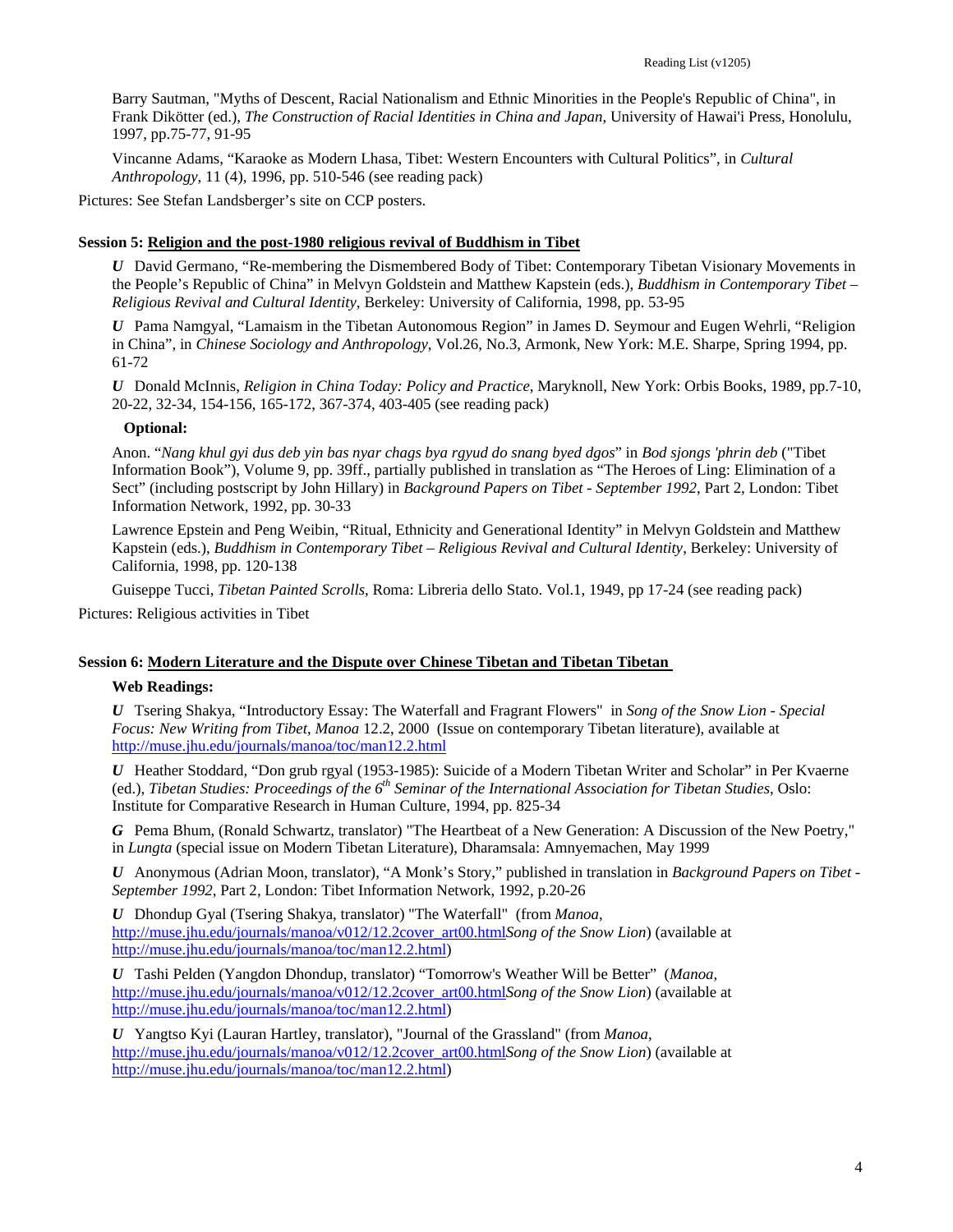# **Optional/Reference**

Heather Stoddard, "Tibetan Publications and National Identity" in Robert Barnett (ed.), *Resistance and Reform in Tibet*, Bloomington: University of Indiana Press, 1994, pp. 121-157

#### Session 6: Course Assessment

Quiz on information covered so far in the course, and class discussion about issues raised so far.

#### **Session 8: Chinese Tibetan? Modern Sinophone Literature by Tibetans**

*U* Tashi Dawa (Herbert Batt, translator) "The Glory of the Wind Horse" in [http://muse.jhu.edu/journals/manoa/v012/12.2cover\\_art00.html](http://muse.jhu.edu/journals/manoa/v012/12.2cover_art00.html)*Song of the Snow Lion - Special Focus: New Writing from Tibet*, *Manoa* 12.2, 2000 (available at [http://muse.jhu.edu/journals/manoa/toc/man12.2.html\)](http://muse.jhu.edu/journals/manoa/toc/man12.2.html)

*U* Yidam Tsering (Herbert Batt, translator) "Two Poems" (from *Manoa*, [http://muse.jhu.edu/journals/manoa/v012/12.2cover\\_art00.html](http://muse.jhu.edu/journals/manoa/v012/12.2cover_art00.html)*Song of the Snow Lion*) (available at [http://muse.jhu.edu/journals/manoa/toc/man12.2.html\)](http://muse.jhu.edu/journals/manoa/toc/man12.2.html)

*U* Ma Lihua, *Glimpses of Northern Tibet*, Beijing: Panda Books, 1991, pp. 6-11, 106-111, 242-257, 262-265, 313-313 (see reading pack)

*G* Alai, *Red Poppies*, trans. Howard Goldblatt, chapters 1-2.

*U* Patricia Schiaffini, "The language divide: identity and literary choices in modern Tibet", Journal of International Affairs, March 2004

#### **Optional/Reference**

Alice Grunfelder (in manuscript - title to be completed)

Laura Marconi, "Yidam Tsering", in *Journal of Latse Library, 2006* (title to be completed)

#### **Session 9: Modern Art: Socialist Realism and the Sweet Teahouse Group**

*U* Clare Harris, *In the Image of Tibet: Tibetan Painting after 1959*, Reaktion Books, 2000, pp.7-15, 150-191

*U* Tsewang Tashi, "20<sup>th</sup> Century Tibetan Painting", in Robert Barnett and Ronald Schwartz (eds), *Tibetan Modernities*, Brill, Leiden (forthcoming). Available in ms.

*G* Leigh Sangster Miller, "Contemporary Art and Collective Memory in Lhasa", Paper presented at the Xith Seminar of the International Association of Tibetan Studies, Bonn, 2006. Available in ms.

#### **Optional:**

Per Kvaerne, "The ideological impact on Tibetan art" in Robert Barnett (ed.), *Resistance and Reform in Tibet*, Bloomington: University of Indiana Press, 1994, pp. 166-185

Clare Harris, "Struggling with Shangri-La: a Tibetan artist in exile" in Frank J. Korom (ed.), *Constructing Tibetan culture. Contemporary perspectives*, Québec: World Heritage Press, 1997, pp. 160-177

Pictures: Han Zhuli, Gade, Nyima Tsering, Tsewang Tashi, Nortse. See Mechak website.

#### **Session 10: Tibetan Modernity: images, language and programming on Tibet TV**

Video: Extracts from Tibet TV

#### **Additional viewing session to watch TV Dramas**

#### **Session 11: Television drama series: The Rise of Local Family Dramas TV Films:**

*Lhasa wangshi* (Lha sa'i 'da sor gtam rgyud, or Lha sa'i sngon byung gtam rgyud? Old times in Lhasa), CCTV/Tibet TV, 2001

*Xiangwang Lasa* (Lha sar phyogs pa - In the direction of Lhasa, Tibet TV, 2002)